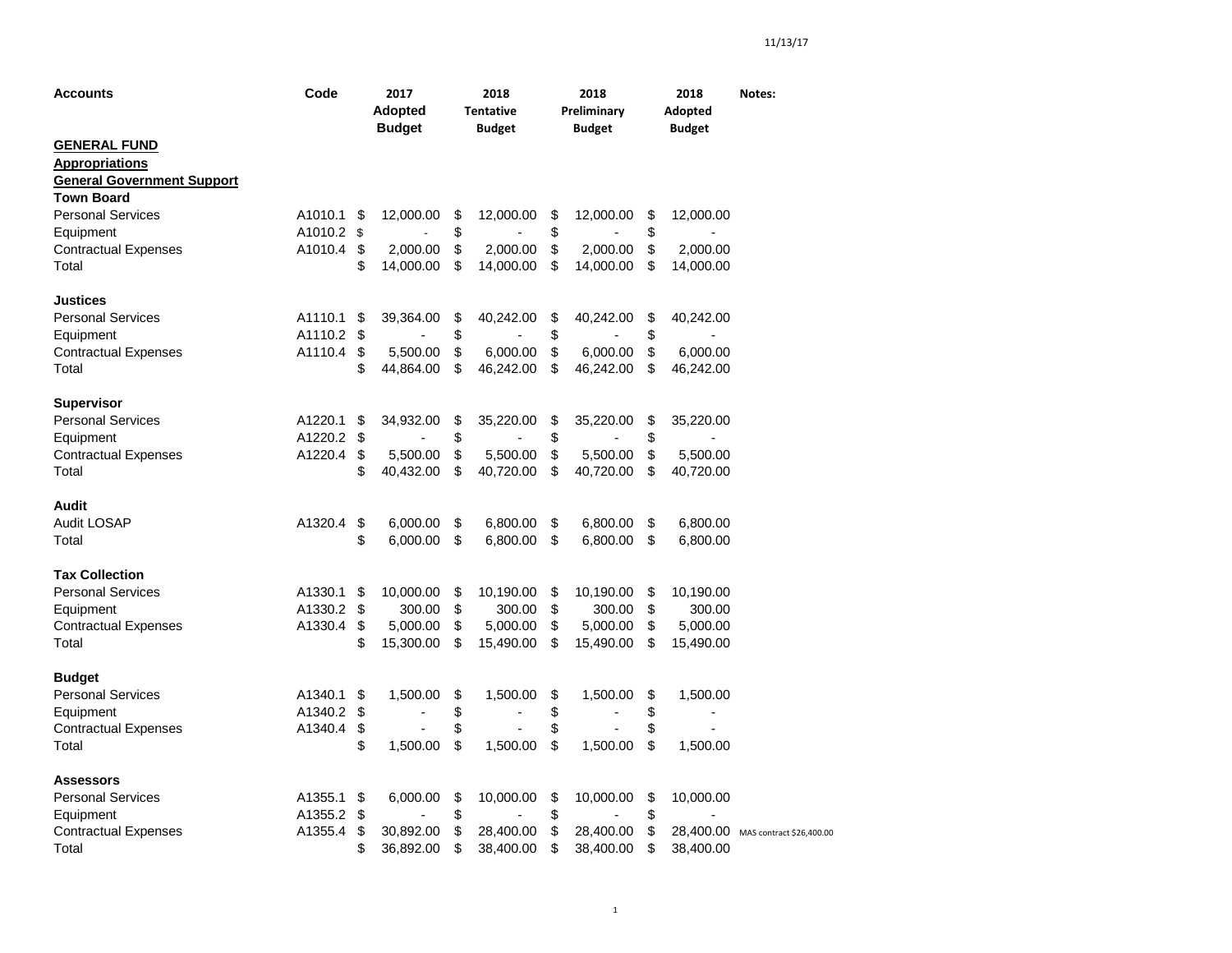| Accounts                                                                                                             | Code                          |                      | 2017<br><b>Adopted</b><br><b>Budget</b>        |                      | 2018<br><b>Tentative</b><br><b>Budget</b>    |                                  | 2018<br>Preliminary<br><b>Budget</b>         |                      | 2018<br>Adopted<br><b>Budget</b>             | Notes: |
|----------------------------------------------------------------------------------------------------------------------|-------------------------------|----------------------|------------------------------------------------|----------------------|----------------------------------------------|----------------------------------|----------------------------------------------|----------------------|----------------------------------------------|--------|
| <b>Fiscal Advisors</b><br><b>Contractual Expenses</b><br>Total                                                       | A1380.4                       | \$<br>\$             |                                                | \$<br>\$             |                                              | \$<br>\$                         |                                              | \$<br>\$             |                                              |        |
| <b>Town Clerk</b><br><b>Personal Services</b><br>Equipment<br><b>Contractual Expenses</b><br>Total                   | A1410.1<br>A1410.2<br>A1410.4 | \$<br>\$<br>\$<br>\$ | 34,500.00<br>1,000.00<br>3,000.00<br>38,500.00 | \$<br>\$<br>\$<br>\$ | 35,150.00<br>4,000.00<br>39,150.00           | \$<br>\$<br>$\mathfrak{S}$<br>\$ | 35,450.00<br>4,000.00<br>39,450.00           | \$<br>\$<br>\$<br>\$ | 35,450.00<br>4,000.00<br>39,450.00           |        |
| <b>Attorney</b><br><b>Personal Services</b><br>Equipment<br><b>Contractual Expenses</b><br>Total                     | A1420.1<br>A1420.2<br>A1420.4 | \$<br>\$<br>\$<br>\$ | 50,000.00<br>50,000.00                         | \$<br>\$<br>\$<br>\$ | 50,000.00<br>50,000.00                       | \$<br>\$<br>\$<br>\$             | 50,000.00<br>50,000.00                       | \$<br>\$<br>\$<br>\$ | 50,000.00<br>50,000.00                       |        |
| <b>Engineer</b><br><b>Contractual Expenses</b><br>Total                                                              | A1440.4                       | \$<br>\$             | 14,000.00<br>14,000.00                         | \$<br>\$             | 5,000.00<br>5,000.00                         | \$<br>\$                         | 2,500.00<br>2,500.00                         | \$<br>\$             | 2,500.00<br>2,500.00                         |        |
| <b>Elections</b><br><b>Personal Services</b><br>Equipment<br><b>Contractual Expenses</b><br>Total                    | A1450.1<br>A1450.2<br>A1450.4 | \$<br>\$<br>\$<br>\$ | 250.00<br>$\blacksquare$<br>250.00             | \$<br>\$<br>\$<br>\$ | 250.00<br>250.00                             | \$<br>\$<br>\$<br>\$             | 250.00<br>250.00                             | \$<br>\$<br>\$<br>\$ | 250.00<br>250.00                             |        |
| <b>Buildings</b><br><b>Personal Services</b><br>Equipment<br><b>Contractual Expenses</b><br>Total                    | A1620.1<br>A1620.2<br>A1620.4 | \$<br>\$<br>\$<br>\$ | 2,000.00<br>500.00<br>60,000.00<br>62,500.00   | \$<br>\$<br>\$<br>\$ | 2,000.00<br>500.00<br>60,000.00<br>62,500.00 | \$<br>\$<br>\$<br>\$             | 2,000.00<br>500.00<br>60,000.00<br>62,500.00 | \$<br>\$<br>\$<br>\$ | 2,000.00<br>500.00<br>60,000.00<br>62,500.00 |        |
| <b>Central Communicatons System</b><br><b>Personal Services</b><br>Equipment<br><b>Contractual Expenses</b><br>Total | A1650.1<br>A1650.2<br>A1650.4 | \$<br>\$<br>\$<br>\$ | 3,000.00<br>3,000.00                           | \$<br>\$<br>\$<br>\$ | 4,500.00<br>4,500.00                         | \$<br>\$<br>\$<br>\$             | 4,500.00<br>4,500.00                         | \$<br>\$<br>\$<br>\$ | 4,500.00<br>4,500.00                         |        |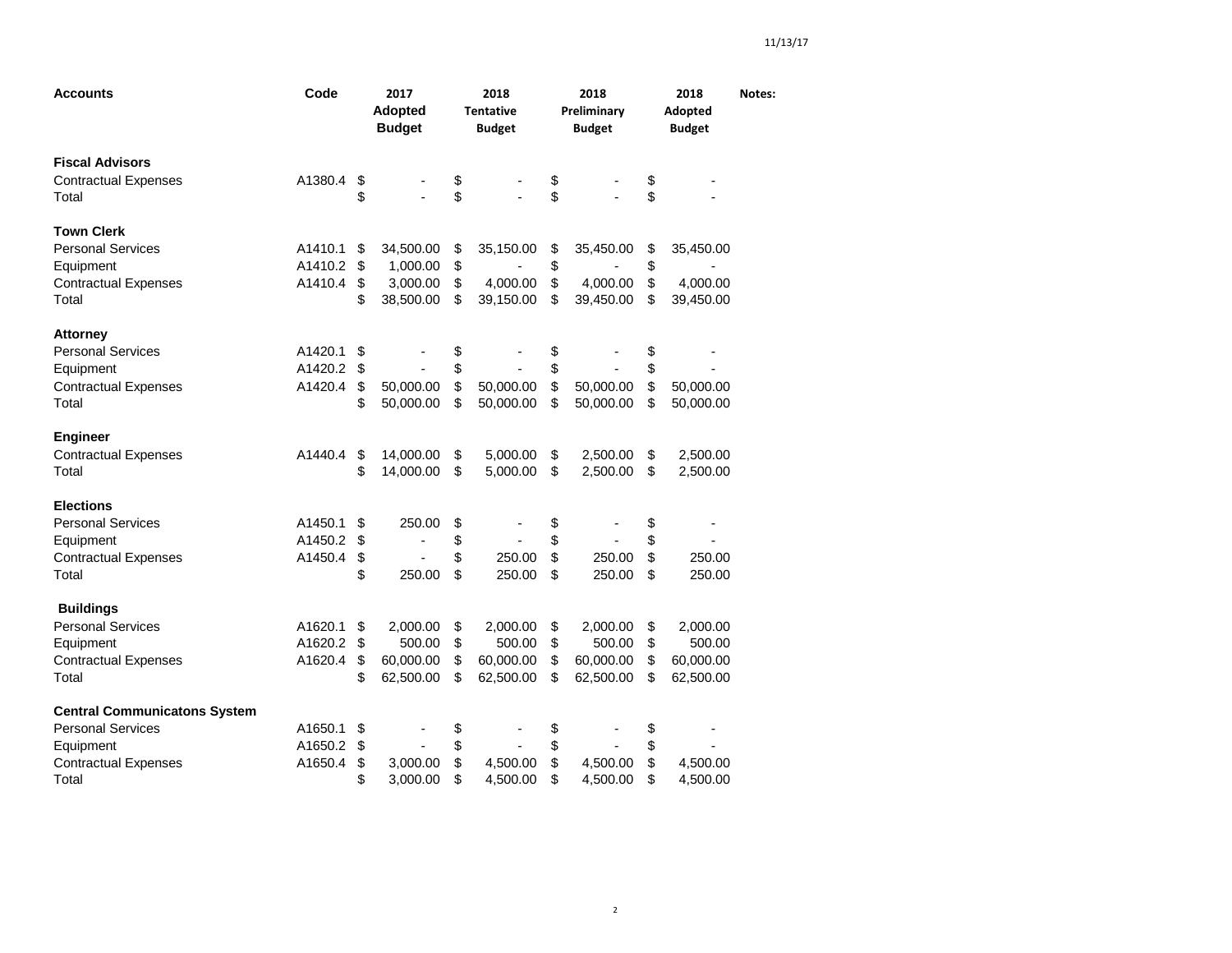| <b>Accounts</b>                         | Code    |    | 2017<br><b>Adopted</b><br><b>Budget</b> | 2018<br><b>Tentative</b><br><b>Budget</b> | 2018<br>Preliminary<br><b>Budget</b> | 2018<br>Adopted<br><b>Budget</b> | Notes: |
|-----------------------------------------|---------|----|-----------------------------------------|-------------------------------------------|--------------------------------------|----------------------------------|--------|
| <b>Central Printing and Mailing</b>     |         |    |                                         |                                           |                                      |                                  |        |
| <b>Personal Services</b>                | A1670.1 | \$ |                                         | \$                                        | \$                                   | \$                               |        |
| Equipment                               | A1670.2 | \$ |                                         | \$                                        | \$                                   | \$                               |        |
| <b>Contractual Expenses</b>             | A1670.4 | \$ | 2,500.00                                | \$<br>2,500.00                            | \$<br>2,500.00                       | \$<br>2,500.00                   |        |
| Total                                   |         | \$ | 2,500.00                                | \$<br>2,500.00                            | \$<br>2,500.00                       | \$<br>2,500.00                   |        |
| <b>Special items</b>                    |         |    |                                         |                                           |                                      |                                  |        |
| Unallocated Insurance                   | A1910.4 | \$ | 35,000.00                               | \$<br>35,000.00                           | \$<br>35,000.00                      | \$<br>35,000.00                  |        |
| Municipal Association Dues              | A1920.4 | \$ | 1,000.00                                | \$<br>1,000.00                            | \$<br>1,000.00                       | \$<br>1,000.00                   |        |
| Contingency                             | A1990.4 | \$ | 40,000.00                               | \$<br>40,000.00                           | \$<br>40,000.00                      | \$<br>40,000.00                  |        |
| Total                                   |         | \$ | 76,000.00                               | \$<br>76,000.00                           | \$<br>76,000.00                      | \$<br>76,000.00                  |        |
| <b>Total General Government Support</b> |         | S  | 405,738.00                              | \$<br>403,052.00                          | \$<br>400,852.00                     | \$<br>400,852.00                 |        |
| <b>Public Safety</b>                    |         |    |                                         |                                           |                                      |                                  |        |
| <b>Traffic Control</b>                  |         |    |                                         |                                           |                                      |                                  |        |
| <b>Personal Services</b>                | A3310.1 | \$ |                                         | \$                                        | \$                                   | \$                               |        |
| Equipment                               | A3310.2 | \$ |                                         | \$                                        | \$                                   | \$                               |        |
| <b>Contractual Expenses</b>             | A3310.4 | \$ | 1.000.00                                | \$<br>1.000.00                            | \$<br>1.000.00                       | \$<br>1,000.00                   |        |
| Total                                   |         | \$ | 1,000.00                                | \$<br>1,000.00                            | \$<br>1,000.00                       | \$<br>1,000.00                   |        |
| <b>Control of Dogs</b>                  |         |    |                                         |                                           |                                      |                                  |        |
| <b>Personal Services</b>                | A3510.1 | \$ | 6,200.00                                | \$<br>6,324.00                            | \$<br>7,375.00                       | \$<br>7,375.00                   |        |
| Equipment                               | A3510.2 | \$ |                                         | \$                                        | \$                                   | \$                               |        |
| <b>Contractual Expenses</b>             | A3510.4 | \$ | 5,200.00                                | \$<br>5,200.00                            | \$<br>4,500.00                       | \$<br>4,500.00                   |        |
| Total                                   |         | \$ | 11,400.00                               | \$<br>11,524.00                           | \$<br>11,875.00                      | \$<br>11,875.00                  |        |
| <b>Animal Control Other</b>             |         |    |                                         |                                           |                                      |                                  |        |
| <b>Personal Services</b>                | A3520.1 | \$ |                                         | \$                                        | \$                                   | \$                               |        |
| Equipment                               | A3520.2 | \$ | $\overline{\phantom{a}}$                | \$<br>$\overline{\phantom{a}}$            | \$<br>÷,                             | \$                               |        |
| <b>Contractual Expenses</b>             | A3520.4 | \$ | 500.00                                  | \$<br>500.00                              | \$<br>500.00                         | \$<br>500.00                     |        |
| Total                                   |         | \$ | 500.00                                  | \$<br>500.00                              | \$<br>500.00                         | \$<br>500.00                     |        |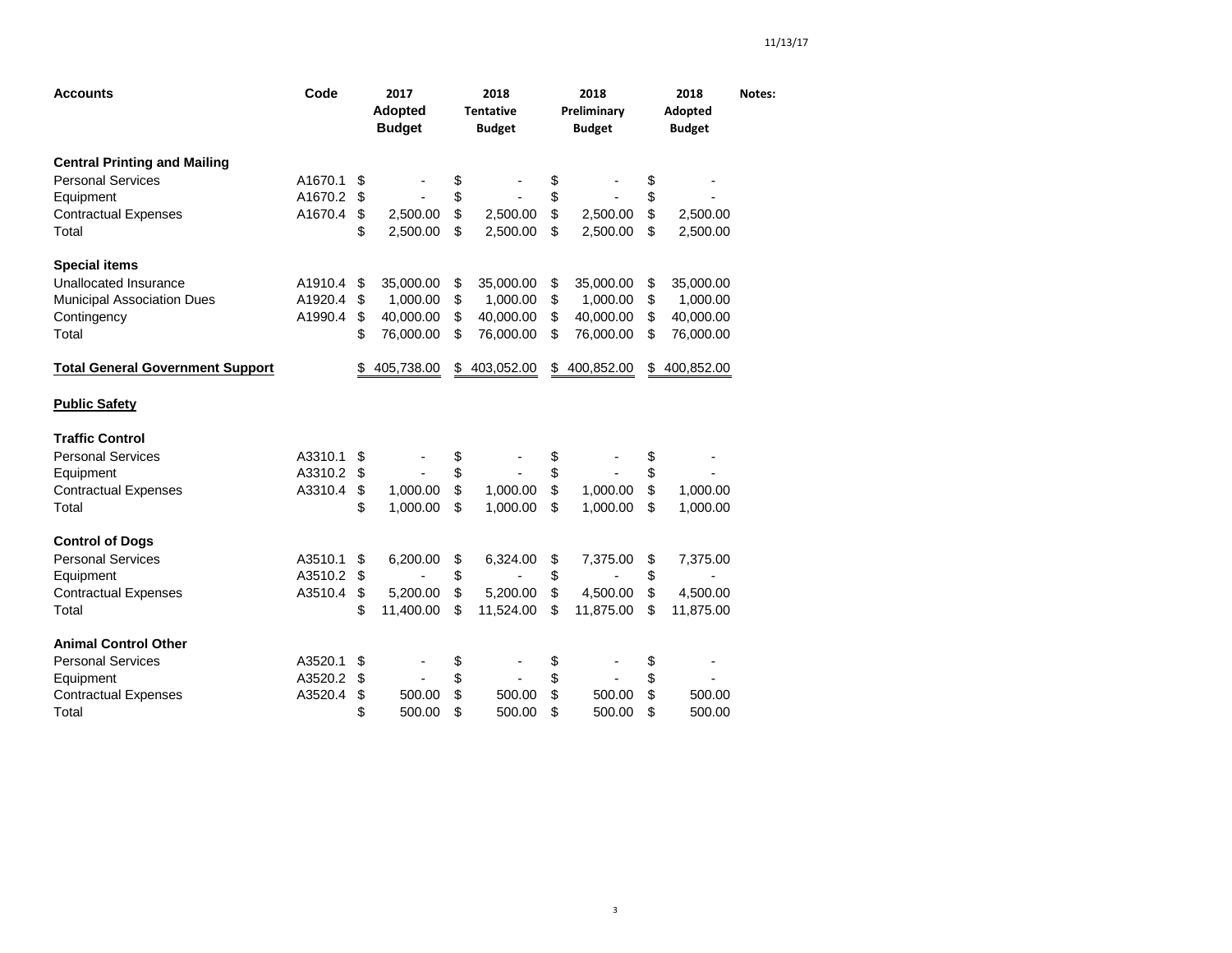| <b>Accounts</b>                      | Code    | 2017<br><b>Adopted</b><br><b>Budget</b> | 2018<br><b>Tentative</b><br><b>Budget</b> | 2018<br>Preliminary<br><b>Budget</b> | 2018<br>Adopted<br><b>Budget</b> | Notes: |
|--------------------------------------|---------|-----------------------------------------|-------------------------------------------|--------------------------------------|----------------------------------|--------|
| <b>Safety Inspection</b>             |         |                                         |                                           |                                      |                                  |        |
| <b>Personal Services</b>             | A3620.1 | \$<br>9,000.00                          | \$<br>9,180.00                            | \$<br>9,180.00                       | \$<br>9,180.00                   |        |
| Equipment                            | A3620.2 | \$<br>300.00                            | \$<br>300.00                              | \$<br>300.00                         | \$<br>300.00                     |        |
| <b>Contractual Expenses</b>          | A3620.4 | \$<br>1,000.00                          | \$<br>1,000.00                            | \$<br>1,000.00                       | \$<br>1,000.00                   |        |
| Total                                |         | \$<br>10,300.00                         | \$<br>10,480.00                           | \$<br>10,480.00                      | \$<br>10,480.00                  |        |
| <b>Total Public Safety</b>           |         | \$<br>23,200.00                         | \$<br>23,504.00                           | \$<br>23,855.00                      | \$<br>23,855.00                  |        |
| Health                               |         |                                         |                                           |                                      |                                  |        |
| <b>Board of Health</b>               |         |                                         |                                           |                                      |                                  |        |
| <b>Personal Services</b>             | A4010.1 | \$<br>1,500.00                          | \$                                        | \$<br>1,200.00                       | \$<br>1,200.00                   |        |
| Total                                |         | \$<br>1,500.00                          | \$                                        | \$<br>1,200.00                       | \$<br>1,200.00                   |        |
| <b>Registrar of Vital Statistics</b> |         |                                         |                                           |                                      |                                  |        |
| <b>Personal Services</b>             | A4020.1 | \$<br>250.00                            | \$<br>250.00                              | \$<br>250.00                         | \$<br>250.00                     |        |
| Equipment                            | A4020.2 | \$<br>$\overline{\phantom{0}}$          | \$<br>1,100.00                            | \$<br>1,100.00                       | \$<br>1,100.00                   |        |
| <b>Contractual Expenses</b>          | A4020.4 | \$                                      | \$<br>300.00                              | \$<br>300.00                         | \$<br>300.00                     |        |
| Total                                |         | \$<br>250.00                            | \$<br>1,650.00                            | \$<br>1,650.00                       | \$<br>1,650.00                   |        |
| <b>Ambulance</b>                     |         |                                         |                                           |                                      |                                  |        |
| <b>Personal Services</b>             | A4540.1 | \$                                      | \$                                        | \$                                   | \$                               |        |
| Equipment                            | A4540.2 | \$                                      | \$                                        | \$                                   | \$                               |        |
| <b>Contractual Expenses</b>          | A4540.4 | \$<br>139,301.00                        | \$<br>139,301.00                          | \$<br>139,301.00                     | \$<br>139,301.00                 |        |
| Total                                |         | \$<br>139,301.00                        | \$<br>139,301.00                          | \$<br>139,301.00                     | \$<br>139,301.00                 |        |
| <b>Total Health</b>                  |         | 141,051.00                              | \$<br>140,951.00                          | \$<br>142,151.00                     | \$<br>142,151.00                 |        |
| <b>Transportation</b>                |         |                                         |                                           |                                      |                                  |        |
| <b>Superintendent of Highways</b>    |         |                                         |                                           |                                      |                                  |        |
| <b>Personal Services</b>             | A5010.1 | \$<br>56,000.00                         | \$<br>57,120.00                           | \$<br>57,120.00                      | \$<br>57,120.00                  |        |
| Equipment                            | A5010.2 | \$                                      | \$                                        | \$                                   | \$                               |        |
| <b>Contractual Expenses</b>          | A5010.4 | \$<br>1,200.00                          | \$<br>1,200.00                            | \$<br>1,200.00                       | \$<br>1,200.00                   |        |
| Total                                |         | \$<br>57,200.00                         | \$<br>58,320.00                           | \$<br>58,320.00                      | \$<br>58,320.00                  |        |
| <b>Street Lighting</b>               |         |                                         |                                           |                                      |                                  |        |
| <b>Contractual Expenses</b>          | A5182.4 | \$<br>2,500.00                          | \$<br>2,500.00                            | \$<br>2,500.00                       | \$<br>2,500.00                   |        |
| Total                                |         | \$<br>2,500.00                          | \$<br>2,500.00                            | \$<br>2,500.00                       | \$<br>2,500.00                   |        |
| <b>Total Transportation</b>          |         | \$<br>59,700.00                         | \$<br>60,820.00                           | \$<br>60,820.00                      | \$<br>60,820.00                  |        |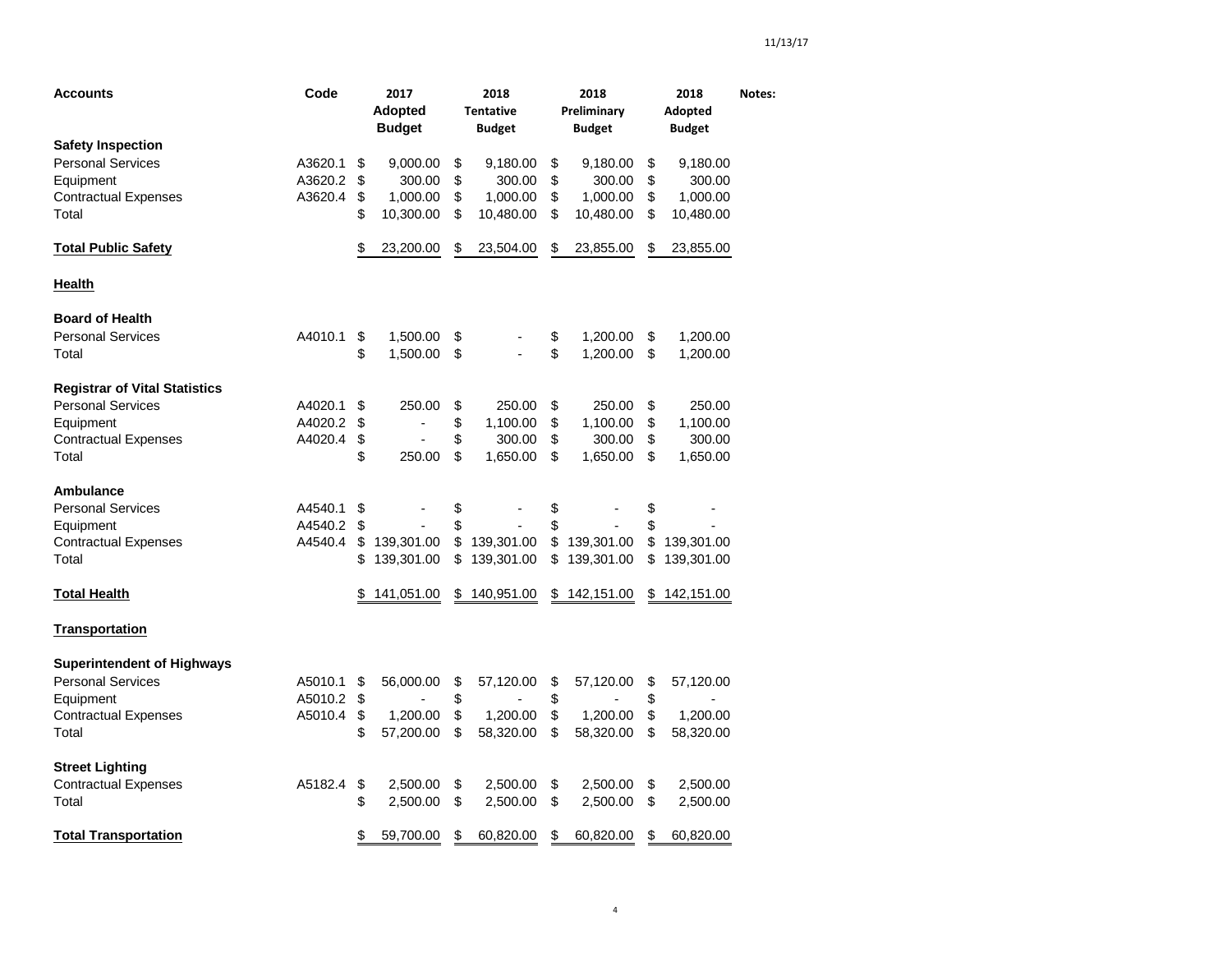| <b>Accounts</b>                                  | Code    | 2017<br><b>Adopted</b><br><b>Budget</b> | 2018<br><b>Tentative</b><br><b>Budget</b> | 2018<br>Preliminary<br><b>Budget</b> | 2018<br>Adopted<br><b>Budget</b> | Notes: |
|--------------------------------------------------|---------|-----------------------------------------|-------------------------------------------|--------------------------------------|----------------------------------|--------|
| <b>Waterways Navigation</b>                      |         |                                         |                                           |                                      |                                  |        |
| <b>Contractual Expenses</b>                      | A5710.4 | \$<br>1,800.00                          | \$<br>1,800.00                            | \$<br>1,800.00                       | \$<br>1,800.00                   |        |
| Total                                            |         | \$<br>1,800.00                          | \$<br>1,800.00                            | \$<br>1,800.00                       | \$<br>1,800.00                   |        |
| <b>Total Waterways Navigation</b>                |         | \$<br>1,800.00                          | \$<br>1,800.00                            | \$<br>1,800.00                       | \$<br>1,800.00                   |        |
| <b>Economic Assistance and Opportunity</b>       |         |                                         |                                           |                                      |                                  |        |
| <b>Publicity</b>                                 |         |                                         |                                           |                                      |                                  |        |
| <b>Contractual Expenses</b>                      | A6410.4 | \$<br>750.00                            | \$<br>500.00                              | \$<br>300.00                         | \$<br>300.00                     |        |
| Total                                            |         | \$<br>750.00                            | \$<br>500.00                              | \$<br>300.00                         | \$<br>300.00                     |        |
| <b>Veterans Services</b>                         |         |                                         |                                           |                                      |                                  |        |
| <b>Personal Services</b>                         | A6510.1 | \$                                      | \$                                        | \$                                   | \$                               |        |
| Equipment                                        | A6510.2 | \$                                      | \$                                        | \$                                   | \$                               |        |
| <b>Contractual Expenses</b>                      | A6510.4 | \$<br>700.00                            | \$<br>700.00                              | \$<br>700.00                         | \$<br>700.00                     |        |
| Total                                            |         | \$<br>700.00                            | \$<br>700.00                              | \$<br>700.00                         | \$<br>700.00                     |        |
| <b>Total Economic Assistance and Opportunity</b> |         | \$<br>1,450.00                          | \$<br>1,200.00                            | \$<br>1,000.00                       | \$<br>1,000.00                   |        |
| <b>Culture and Recreation</b>                    |         |                                         |                                           |                                      |                                  |        |
| <b>Special Recreational Facilities</b>           |         |                                         |                                           |                                      |                                  |        |
| <b>Personal Services</b>                         | A7180.1 | \$<br>10,000.00                         | \$<br>10,000.00                           | \$<br>10,000.00                      | \$<br>10,000.00                  |        |
| Equipment                                        | A7180.2 | \$<br>500.00                            | \$<br>500.00                              | \$<br>500.00                         | \$<br>500.00                     |        |
| <b>Contractual Expenses</b>                      | A7180.4 | \$<br>1,500.00                          | \$<br>1,500.00                            | \$<br>1,500.00                       | \$<br>1,500.00                   |        |
| Total                                            |         | \$<br>12,000.00                         | \$<br>12,000.00                           | \$<br>12,000.00                      | \$<br>12,000.00                  |        |
| <b>Youth Program</b>                             |         |                                         |                                           |                                      |                                  |        |
| <b>Personal Services</b>                         | A7310.1 | \$<br>-                                 | \$<br>۰                                   | \$                                   | \$                               |        |
| Equipment                                        | A7310.2 | \$                                      | \$                                        | \$                                   | \$                               |        |
| <b>Contractual Expenses</b>                      | A7310.4 | \$<br>650.00                            | \$<br>650.00                              | \$<br>650.00                         | \$<br>650.00                     |        |
| Total                                            |         | \$<br>650.00                            | \$<br>650.00                              | \$<br>650.00                         | \$<br>650.00                     |        |
| Joint Youth Project                              |         |                                         |                                           |                                      |                                  |        |
| <b>Contractual Expenses</b>                      | A7320.4 | \$<br>8,000.00                          | \$<br>8,000.00                            | \$<br>8,000.00                       | \$<br>8,000.00                   |        |
| Total                                            |         | \$<br>8,000.00                          | \$<br>8,000.00                            | \$<br>8,000.00                       | \$<br>8,000.00                   |        |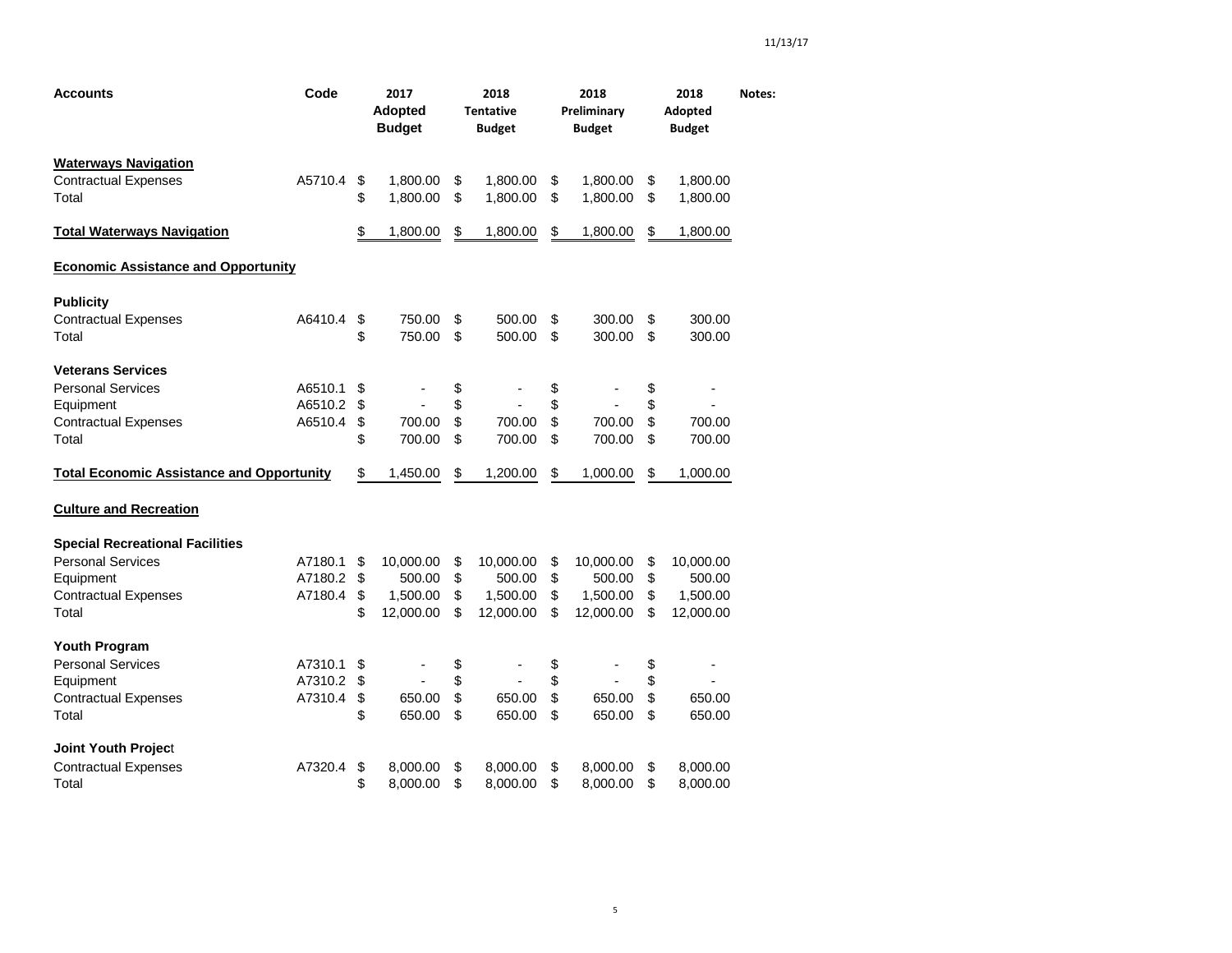| Accounts                                 | Code    | 2017<br><b>Adopted</b><br><b>Budget</b> | 2018<br><b>Tentative</b><br><b>Budget</b> | 2018<br>Preliminary<br><b>Budget</b> | 2018<br>Adopted<br><b>Budget</b> | Notes: |
|------------------------------------------|---------|-----------------------------------------|-------------------------------------------|--------------------------------------|----------------------------------|--------|
| Historian                                |         |                                         |                                           |                                      |                                  |        |
| <b>Personal Services</b>                 | A7510.1 | \$<br>800.00                            | \$<br>800.00                              | \$<br>800.00                         | \$<br>800.00                     |        |
| Equipment                                | A7510.2 | \$                                      | \$                                        | \$                                   | \$                               |        |
| <b>Contractual Expenses</b>              | A7510.4 | \$<br>50.00                             | \$<br>75.00                               | \$<br>75.00                          | \$<br>75.00                      |        |
| Total                                    |         | \$<br>850.00                            | \$<br>875.00                              | \$<br>875.00                         | \$<br>875.00                     |        |
| <b>Celebration</b>                       |         |                                         |                                           |                                      |                                  |        |
| <b>Personal Services</b>                 | A7550.1 | \$                                      | \$                                        | \$                                   | \$                               |        |
| Equipment                                | A7550.2 | \$                                      | \$                                        | \$                                   | \$                               |        |
| <b>Contractual Expenses</b>              | A7550.4 | \$<br>500.00                            | \$<br>500.00                              | \$<br>500.00                         | \$<br>500.00                     |        |
| Total                                    |         | \$<br>500.00                            | \$<br>500.00                              | \$<br>500.00                         | \$<br>500.00                     |        |
| <b>Adult Recreaton</b>                   |         |                                         |                                           |                                      |                                  |        |
| <b>Personal Services</b>                 | A7620.1 | \$                                      | \$                                        | \$                                   | \$                               |        |
| Equipment                                | A7620.2 | \$                                      | \$                                        | \$                                   | \$                               |        |
| <b>Contractual Expenses</b>              | A7620.4 | \$<br>2,000.00                          | \$<br>2,000.00                            | \$<br>2,000.00                       | \$<br>2,000.00                   |        |
| Total                                    |         | \$<br>2,000.00                          | \$<br>2,000.00                            | \$<br>2,000.00                       | \$<br>2,000.00                   |        |
| <b>Total Culture and Recreation</b>      |         | \$<br>25,800.00                         | \$<br>24,025.00                           | \$<br>24,025.00                      | \$<br>24,025.00                  |        |
| <b>Home and Community Services</b>       |         |                                         |                                           |                                      |                                  |        |
| Planning                                 |         |                                         |                                           |                                      |                                  |        |
| <b>Personal Services</b>                 | A8020.1 | \$<br>4,570.00                          | \$<br>4,663.00                            | \$<br>4,663.00                       | \$<br>4,663.00                   |        |
| Equipment                                | A8020.2 | \$                                      | \$                                        | \$                                   | \$                               |        |
| <b>Contractual Expenses</b>              | A8020.4 | \$<br>7,500.00                          | \$<br>7,500.00                            | \$<br>7,500.00                       | \$<br>7,500.00                   |        |
| Total                                    |         | \$<br>12,070.00                         | \$<br>12,163.00                           | \$<br>12,163.00                      | \$<br>12,163.00                  |        |
| <b>Environmental Control</b>             |         |                                         |                                           |                                      |                                  |        |
| <b>Contractual Expenses</b>              | A8090.4 | \$<br>5,000.00                          | \$                                        | \$                                   | \$                               |        |
| Total                                    |         | \$<br>5,000.00                          | \$                                        | \$                                   | \$                               |        |
| Cemeteries                               |         |                                         |                                           |                                      |                                  |        |
| <b>Personal Services</b>                 | A8810.1 | \$<br>5,000.00                          | \$<br>5,000.00                            | \$<br>5,000.00                       | \$<br>5,000.00                   |        |
| Equipment                                | A8810.2 | \$                                      | \$                                        | \$                                   | \$                               |        |
| <b>Contractual Expenses</b>              | A8810.4 | \$<br>500.00                            | \$<br>500.00                              | \$<br>500.00                         | \$<br>500.00                     |        |
| Total                                    |         | \$<br>5,500.00                          | \$<br>5,500.00                            | \$<br>5,500.00                       | \$<br>5,500.00                   |        |
| <b>Total Home and Community Services</b> |         | \$<br>22,570.00                         | \$<br>17,663.00                           | \$<br>17,663.00                      | \$<br>17,663.00                  |        |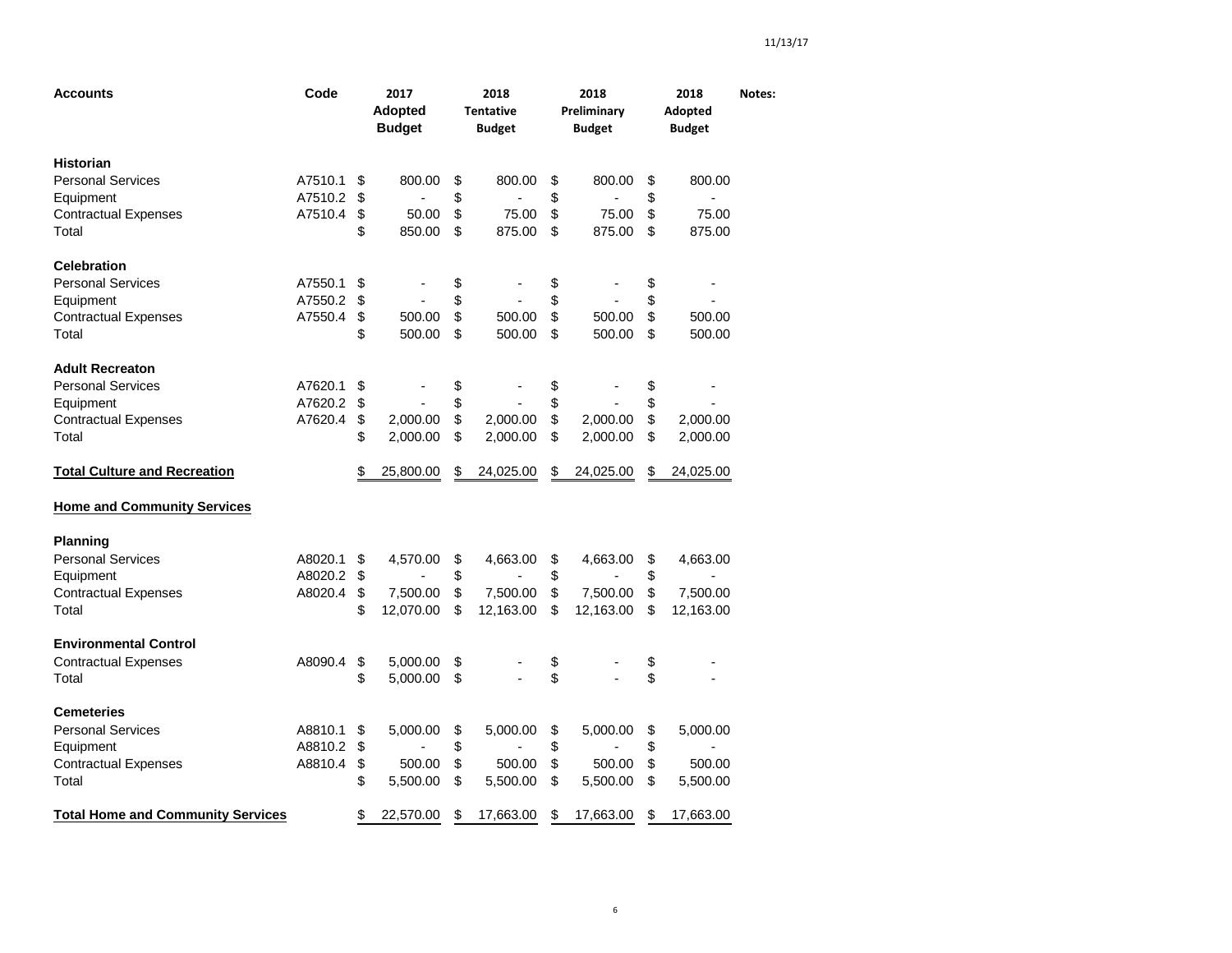| Accounts                                        | Code    | 2017<br><b>Adopted</b><br><b>Budget</b> | 2018<br><b>Tentative</b><br>Budget | 2018<br>Preliminary<br>Budget  | 2018<br>Adopted<br><b>Budget</b> | Notes: |
|-------------------------------------------------|---------|-----------------------------------------|------------------------------------|--------------------------------|----------------------------------|--------|
| <u>Undistributed</u>                            |         |                                         |                                    |                                |                                  |        |
| <b>Employee Benefits</b>                        |         |                                         |                                    |                                |                                  |        |
| <b>State Retirement</b>                         | A9010.1 | \$<br>20,745.00                         | \$<br>17,670.00                    | \$<br>17,670.00                | \$<br>17,670.00                  |        |
| <b>Social Security</b>                          | A9030.8 | \$<br>17,868.00                         | \$<br>18,333.00                    | \$<br>18,333.00                | \$<br>18,333.00                  |        |
| Disability Insurance                            | A9055.8 | \$<br>250.00                            | \$<br>250.00                       | \$<br>250.00                   | \$<br>250.00                     |        |
| Hospital and medical Insurance                  | A9060.8 | \$<br>16,750.00                         | \$<br>17,600.00                    | \$<br>17,600.00                | \$<br>17,600.00                  |        |
| <b>Total Undistributed</b>                      |         | \$<br>55,613.00                         | \$<br>53,853.00                    | \$<br>53,853.00                | \$<br>53,853.00                  |        |
| <b>Total Appropriations/Expenditures</b>        |         | \$<br>735,122.00                        | \$726,868.00                       | \$726,019.00                   | \$<br>726,019.00                 |        |
| <b>General Fund Estimated Revenues</b>          |         |                                         |                                    |                                |                                  |        |
| Real Property Tax Revenue                       | A1001   | \$<br>273,459.00                        | \$<br>261,818.00                   | \$<br>254,469.00               | \$<br>254,469.00                 |        |
| <b>Other Tax Items</b>                          |         |                                         |                                    |                                |                                  |        |
| Other Payments in Lieu of Taxes                 | A1081   | \$<br>3,725.00                          | \$<br>2,512.00                     | \$<br>2,512.00                 | \$<br>2,512.00                   |        |
| Interest and Penalties on Real Property         | A1090   | \$<br>8,500.00                          | \$<br>8,000.00                     | \$<br>8,000.00                 | \$<br>8,000.00                   |        |
| Franchise                                       | A1170   | \$<br>32,000.00                         | \$<br>33,000.00                    | \$<br>33,000.00                | \$<br>33,000.00                  |        |
| <b>Departmental Income</b>                      |         |                                         |                                    |                                |                                  |        |
| <b>Clerk Fees</b>                               | A1255   | \$<br>1,000.00                          | \$<br>1,000.00                     | \$<br>1,000.00                 | \$<br>1,000.00                   |        |
| <b>Planning Board Fees</b>                      | A2115   | \$<br>1,000.00                          | \$<br>1,000.00                     | \$<br>1,000.00                 | \$<br>1,000.00                   |        |
| <b>Use of Money</b>                             |         |                                         |                                    |                                |                                  |        |
| Interest and Earnings                           | A2401   | \$<br>500.00                            | \$<br>300.00                       | \$<br>300.00                   | \$<br>300.00                     |        |
| <b>Licenses and Permits</b>                     |         |                                         |                                    |                                |                                  |        |
| Dog License                                     | A2544   | \$<br>1,200.00                          | \$<br>2,000.00                     | \$<br>3,500.00                 | \$<br>3,500.00                   |        |
| Permits                                         | A2590   | \$                                      | \$                                 |                                |                                  |        |
| <b>Fines and Forfeitures</b>                    |         |                                         |                                    |                                |                                  |        |
| <b>Fines and Forfeited Bail</b>                 | A2610   | \$<br>85,000.00                         | \$<br>85,000.00                    | \$<br>90,000.00                | \$<br>90,000.00                  |        |
| <b>Unclassified Revenue</b>                     |         |                                         |                                    |                                |                                  |        |
| <b>Unclassified Revenue</b><br><b>State Aid</b> | A2770   | \$                                      | \$                                 | \$                             | \$                               |        |
| Per Capita                                      | A3001   | \$<br>12,238.00                         | \$<br>12,238.00                    | \$<br>12,238.00                | \$<br>12,238.00                  |        |
| Mortgage Tax                                    | A3005   | \$<br>65,000.00                         | \$<br>95,000.00                    | \$<br>95,000.00                | \$<br>95,000.00                  |        |
| Other Star                                      | A3089   | \$                                      | \$<br>$\blacksquare$               | \$<br>$\overline{\phantom{a}}$ | \$                               |        |
| Grant Revenue - Home and Community              | A3989   | \$                                      | \$                                 | \$                             | \$                               |        |
| Grant Revenue - Other                           | A3089   | \$<br>÷,                                | \$<br>÷,                           | \$<br>$\overline{\phantom{a}}$ | \$<br>÷,                         |        |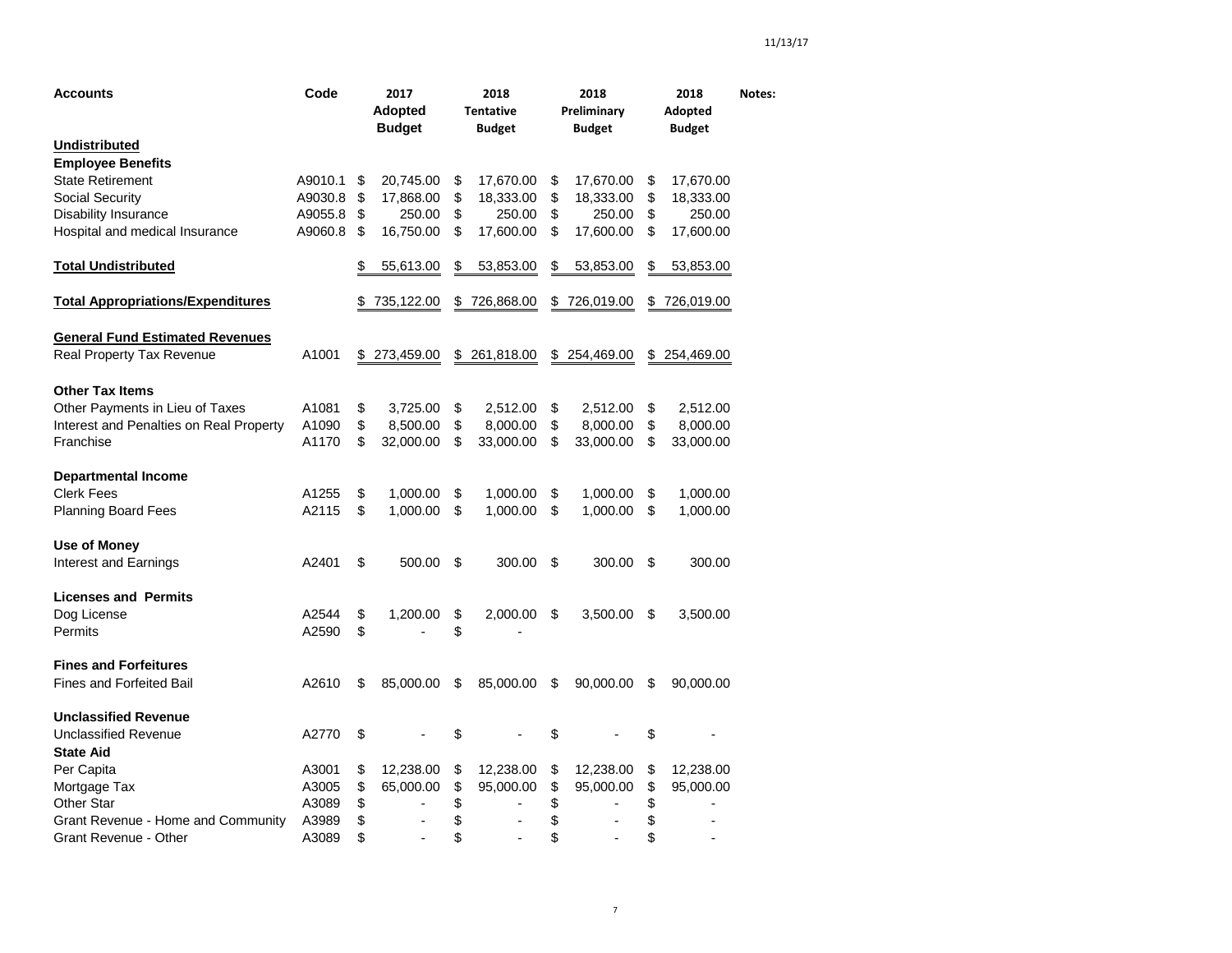| <b>Accounts</b><br><b>Total Estimated Revenues</b>                                                                            | Code                                                     | \$ | 2017<br><b>Adopted</b><br><b>Budget</b><br>210,163.00         |                      | 2018<br><b>Tentative</b><br><b>Budget</b><br>\$240,050.00       |                      | 2018<br>Preliminary<br><b>Budget</b><br>\$246,550.00            |                            | 2018<br>Adopted<br><b>Budget</b><br>\$246,550.00              | Notes: |
|-------------------------------------------------------------------------------------------------------------------------------|----------------------------------------------------------|----|---------------------------------------------------------------|----------------------|-----------------------------------------------------------------|----------------------|-----------------------------------------------------------------|----------------------------|---------------------------------------------------------------|--------|
| <b>Unexpended Balance</b>                                                                                                     |                                                          | S. | 251,500.00                                                    | \$                   | 225,000.00                                                      | \$                   | 225,000.00                                                      | \$                         | 225,000.00                                                    |        |
| <b>HIGHWAY FUND</b>                                                                                                           |                                                          |    | appropriated                                                  |                      | appropriated                                                    |                      | appropriated                                                    |                            | appropriated                                                  |        |
| <b>Highway Appropriations - Townwide</b>                                                                                      |                                                          |    |                                                               |                      |                                                                 |                      |                                                                 |                            |                                                               |        |
| <b>Bridges</b><br><b>Contractual Expenses</b><br>Total                                                                        | DA5120.4 \$                                              | \$ | 10,000.00<br>10,000.00                                        | \$<br>\$             | 10,000.00<br>10,000.00                                          | \$<br>\$             | 10,000.00<br>10,000.00                                          | \$<br>\$                   | 10,000.00<br>10,000.00                                        |        |
| <b>Machinery</b><br>Equipment<br><b>Contractual Expenses</b><br>Total                                                         | DA5130.2 \$<br>DA5130.4 \$                               | \$ | 75,000.00<br>80,000.00<br>155,000.00                          | \$<br>\$<br>\$       | 80,000.00<br>80,000.00<br>160,000.00                            | \$<br>\$<br>\$       | 80,000.00<br>80,000.00<br>160,000.00                            | \$<br>\$<br>\$             | 80,000.00<br>80,000.00<br>160,000.00                          |        |
| <b>Snow Removal - Town</b><br><b>Personal Services</b><br><b>Contractual Expenses</b><br>Total                                | DA5142.1 \$<br>DA5142.4 \$                               | \$ | 200,000.00<br>80,000.00<br>280,000.00                         | \$<br>\$             | 205,000.00<br>80,000.00<br>\$285,000.00                         | \$<br>\$             | 205,000.00<br>80,000.00<br>\$285,000.00                         | \$<br>\$<br>\$             | 205,000.00<br>80,000.00<br>285,000.00                         |        |
| <b>Employee Benefits</b><br><b>State Retirement</b><br>Social Security<br>Hospital and Medical Insurance<br>Uniforms<br>Total | DA9010.8 \$<br>DA9030.8 \$<br>DA9060.8 \$<br>DA9089.8 \$ | \$ | 24,856.00<br>15,300.00<br>82,500.00<br>3,600.00<br>126,256.00 | \$<br>\$<br>\$<br>\$ | 26,802.00<br>15,700.00<br>82,800.00<br>3,600.00<br>\$128,902.00 | \$<br>\$<br>\$<br>\$ | 26,802.00<br>15,700.00<br>81,300.00<br>3,600.00<br>\$127,402.00 | \$<br>\$<br>\$<br>\$<br>\$ | 26,802.00<br>15,700.00<br>81,300.00<br>3,600.00<br>127,402.00 |        |
| <b>Debt Service Principal</b><br>Serial Bonds<br><b>Bond Anticipation</b><br><b>Capital Bonds</b><br>Total                    | DA9710.6 \$<br>DA9730.6 \$<br>DA9740.6 \$                | \$ | 23,667.00<br>23,667.00                                        | \$<br>\$<br>\$<br>\$ | 56,273.00<br>$\overline{a}$<br>56,273.00                        | \$<br>\$<br>\$<br>\$ | 56,273.00<br>$\blacksquare$<br>56,273.00                        | \$<br>\$<br>\$<br>\$       | 56,273.00<br>$\overline{\phantom{a}}$<br>56,273.00            |        |
| <b>Interest</b><br>Serial Bonds<br><b>Bond Anticipation</b><br>Capital Bonds<br>Total                                         | DA9710.7 \$<br>DA9730.7 \$<br>DA9740.7 \$                | \$ | 1,996.00<br>1,996.00                                          | \$<br>\$<br>\$<br>\$ | 7,393.00<br>÷,<br>7,393.00                                      | \$<br>\$<br>\$<br>\$ | 7,393.00<br>L,<br>7,393.00                                      | \$<br>\$<br>\$<br>\$       | 7,393.00<br>÷<br>7,393.00                                     |        |
| <b>Total Appropriations/Expenses</b>                                                                                          |                                                          | \$ | 596,919.00                                                    |                      | \$647,568.00                                                    |                      | \$646,068.00                                                    | \$                         | 646,068.00                                                    |        |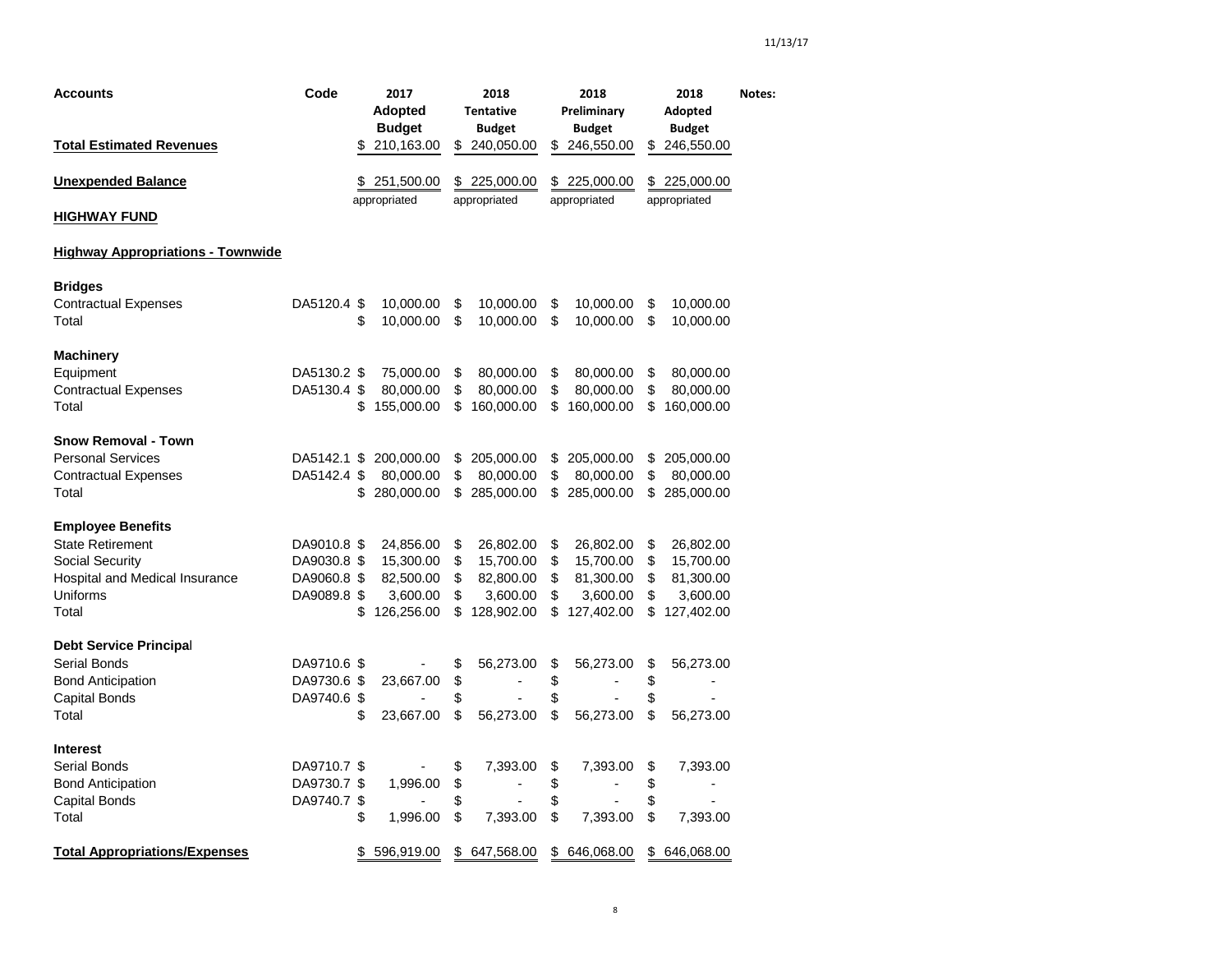| <b>Accounts</b>                                                                                                                      | Code                                                     |                      | 2017<br><b>Adopted</b><br><b>Budget</b>                       |                            | 2018<br><b>Tentative</b><br><b>Budget</b>                     |                            | 2018<br>Preliminary<br><b>Budget</b>                          |                            | 2018<br>Adopted<br><b>Budget</b>                              | Notes: |
|--------------------------------------------------------------------------------------------------------------------------------------|----------------------------------------------------------|----------------------|---------------------------------------------------------------|----------------------------|---------------------------------------------------------------|----------------------------|---------------------------------------------------------------|----------------------------|---------------------------------------------------------------|--------|
| <b>Highway Revenues - Townwide</b><br><b>Local Sources</b><br>Real Property Tax                                                      | DA1001                                                   | \$                   | 568,269.00                                                    | \$                         | 593,968.00                                                    | \$                         | 592,468.00                                                    | \$                         | 592,468.00                                                    |        |
| Sales of Scrap & Surplus Equip<br>Interest and Earnings<br><b>Compensation for Loss</b><br>Mowing - Washington County                | DA2650<br>DA2401<br>DA2690<br>DA2770                     | \$<br>\$<br>\$<br>\$ | 150.00<br>3,500.00                                            | \$<br>\$<br>\$<br>\$       | 100.00<br>3,500.00                                            | \$<br>\$<br>\$<br>\$       | 100.00<br>3,500.00                                            | \$<br>\$<br>\$<br>\$       | 100.00<br>3,500.00                                            |        |
| <b>Total Estimated Revenues</b><br><b>Townwide</b>                                                                                   |                                                          | \$                   | 3,650.00                                                      | \$                         | 3,600.00                                                      | \$                         | 3,600.00                                                      | \$                         | 3,600.00                                                      |        |
| <b>Unexpended Balance</b><br><b>Highway Appropriations - Outside Village</b>                                                         |                                                          | \$                   | 25,000.00<br>appropriated                                     | \$                         | 50,000.00<br>appropriated                                     | \$                         | 50,000.00<br>appropriated                                     | \$                         | 50,000.00<br>appropriated                                     |        |
|                                                                                                                                      |                                                          |                      |                                                               |                            |                                                               |                            |                                                               |                            |                                                               |        |
| <b>General Repairs</b><br><b>Personal Services</b><br><b>Contractual Expenses</b><br>Total                                           | DB5110.1 \$<br>DB5110.4 \$                               | \$                   | 175,000.00<br>65,000.00<br>240,000.00                         | \$<br>\$                   | 178,000.00<br>63,000.00<br>\$241,000.00                       | \$<br>\$                   | 178,000.00<br>63,000.00<br>\$241,000.00                       | \$<br>\$                   | 178,000.00<br>63,000.00<br>\$241,000.00                       |        |
| <b>Improvements</b><br>Capital Outlay                                                                                                |                                                          |                      | DB5112.2 \$ 240,000.00                                        |                            | \$ 240,000.00                                                 |                            | \$ 240,000.00                                                 |                            | \$ 240,000.00                                                 |        |
| <b>Employee Benefits</b><br><b>State Retirement</b><br><b>Social Security</b><br>Hospital and Medical Insurance<br>Uniforms<br>Total | DB9010.8 \$<br>DB9030.8 \$<br>DB9060.8 \$<br>DB9089.8 \$ | \$                   | 23,882.00<br>13,158.00<br>82,500.00<br>3,600.00<br>123,140.00 | \$<br>\$<br>\$<br>\$<br>\$ | 23,227.00<br>13,617.00<br>82,800.00<br>3,600.00<br>123,244.00 | \$<br>\$<br>\$<br>\$<br>\$ | 23,227.00<br>13,617.00<br>81,300.00<br>3,600.00<br>121,744.00 | \$<br>\$<br>\$<br>\$<br>\$ | 23,227.00<br>13,617.00<br>81,300.00<br>3,600.00<br>121,744.00 |        |
| <b>Total Highway Appropriations - Expenses</b><br><b>Outside Village</b>                                                             |                                                          | \$                   | 603,140.00                                                    | \$                         | 604,244.00                                                    | \$                         | 602,744.00                                                    | \$                         | 602,744.00                                                    |        |
| <b>Highway Revenues - Outside Village</b>                                                                                            |                                                          |                      |                                                               |                            |                                                               |                            |                                                               |                            |                                                               |        |
| <b>Local Sources</b><br><b>Real Property Tax</b>                                                                                     | DB1001                                                   | \$                   | 364,990.00                                                    | \$                         | 391,144.00                                                    | \$                         | 389,644.00                                                    | \$                         | 389,644.00                                                    |        |
| Interest and Earnings                                                                                                                | DB2401                                                   | \$                   | 150.00                                                        | \$                         | 100.00                                                        | \$                         | 100.00                                                        | \$                         | 100.00                                                        |        |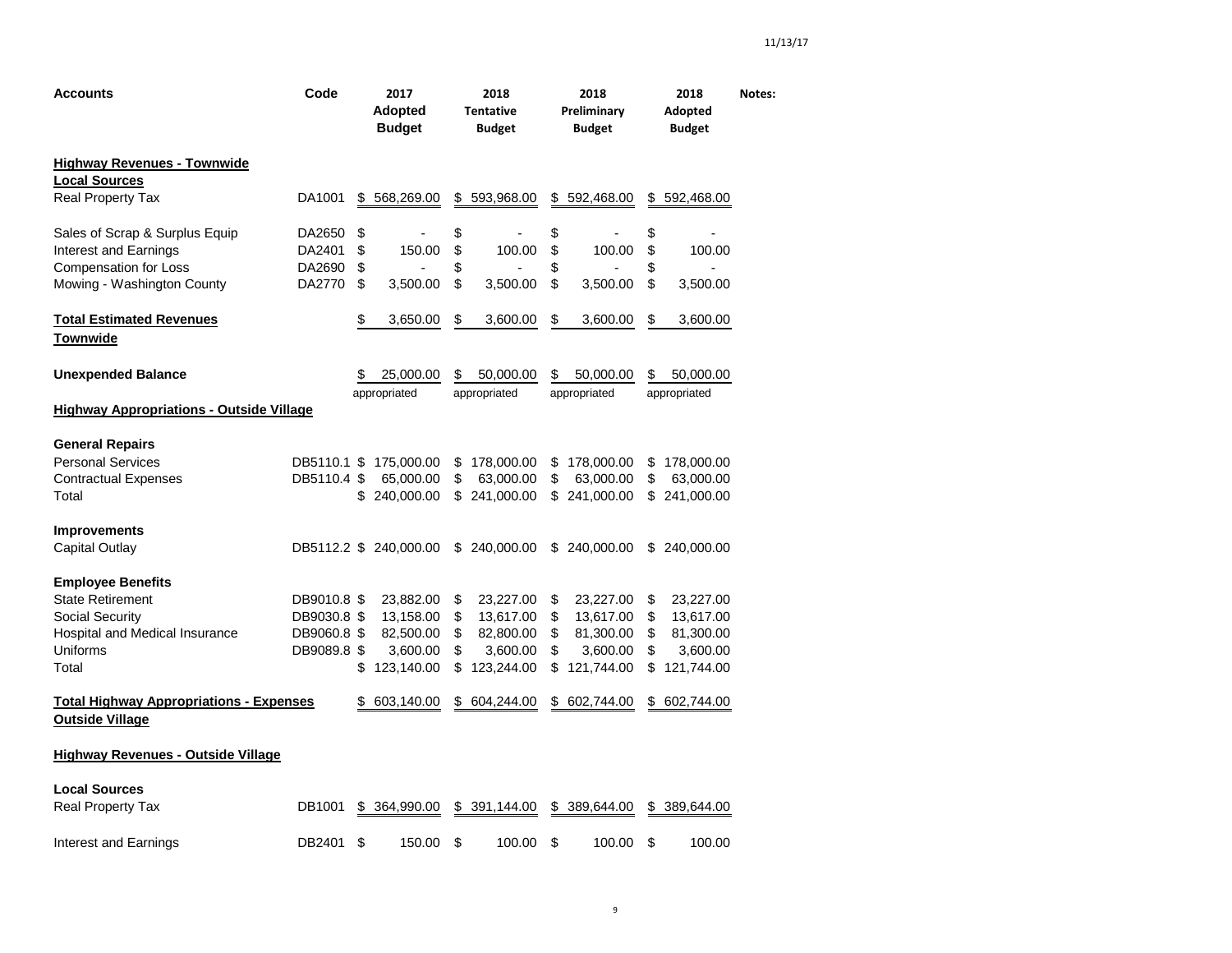| <b>Accounts</b>                                           | Code          | 2017<br><b>Adopted</b><br><b>Budget</b> | 2018<br><b>Tentative</b><br><b>Budget</b> | 2018<br>Preliminary<br><b>Budget</b> | 2018<br>Adopted<br><b>Budget</b>    | Notes:                                                  |
|-----------------------------------------------------------|---------------|-----------------------------------------|-------------------------------------------|--------------------------------------|-------------------------------------|---------------------------------------------------------|
| <b>State Aid</b><br><b>Consolidated Highway</b>           | DB3501        | \$163,000,00                            | \$163,000.00                              | \$163,000.00                         | \$<br>163,000.00                    |                                                         |
| <b>Total Estimated Highway Revenues</b>                   |               | 163,150.00                              | \$ 554,244.00                             | \$163,100.00                         | \$<br>163,100.00                    |                                                         |
| <b>Unexpended Balance</b>                                 |               | 75,000.00                               | 50,000.00<br>S.                           | 50,000.00<br>S                       | 50,000.00<br>\$                     |                                                         |
| <b>SPECIAL DISTRICTS</b>                                  |               | appropriated                            | appropriated                              | appropriated                         | appropriated                        |                                                         |
| <b>Fire Protection Districts</b><br><b>Appropriations</b> |               |                                         |                                           |                                      |                                     |                                                         |
| #6 Fort Ann SF1                                           |               | SF3410.4 \$ 204,390.00                  | \$ 204,390.00                             | \$ 204,390.00                        | \$ 204,390.00 contract-\$204,390.00 |                                                         |
| <b>LOSAP</b>                                              | SF9010.8 \$   |                                         | \$                                        | \$                                   | \$                                  |                                                         |
| Total                                                     |               | \$<br>204.390.00                        | \$<br>204,390.00                          | \$ 204,390.00                        | \$<br>204,390.00                    |                                                         |
| #7 Pilot Knob SF2                                         | SF3410.4 \$   | 95,400.00                               | 95,400.00<br>S                            | 95,400.00<br>S                       | \$                                  | 95,400.00 contract-\$93,200.00/\$2,200.00 Penflex       |
| <b>LOSAP</b>                                              | SF9010.8 \$   | 3,720.00                                | 5.720.00<br>\$                            | 5,720.00<br>S                        | \$.                                 | 5,720.00 14 members @\$480.00 each - \$1,000.00 surplus |
| Total                                                     |               | 99,120.00<br>\$                         | \$101,120.00                              | \$101,120.00                         | \$<br>101,120.00                    |                                                         |
| #8 West Fort Ann SF3                                      | SF3410.4 \$   | 245.084.00                              | \$ 245,084.00                             | \$<br>245,084.00                     |                                     | \$245,084.00 contract-\$242,884.00/\$2,200.00 Penflex   |
| <b>LOSAP</b>                                              | SF9010.8 \$   | 2,200.00                                | 2,200.00<br>\$                            | 2,200.00<br>S                        | S                                   | 2,200.00 15 members X \$480.00 - \$5,000.00 surplus     |
| Total                                                     |               | 247,284.00                              | \$247,284.00                              | \$.<br>247,284.00                    | 247,284.00<br>\$                    |                                                         |
| <b>Total - All Fire Districts</b>                         | <b>TOTALS</b> | \$550,794.00                            | \$552,794.00                              | \$552,794.00                         | \$552,794.00                        |                                                         |
| <b>Revenues - Local Sources</b>                           |               |                                         |                                           |                                      |                                     |                                                         |
| <b>Real Property Tax</b>                                  | SF1001        | \$550,794.00                            | \$552,794.00                              | \$552,794.00                         | \$552,794.00                        |                                                         |